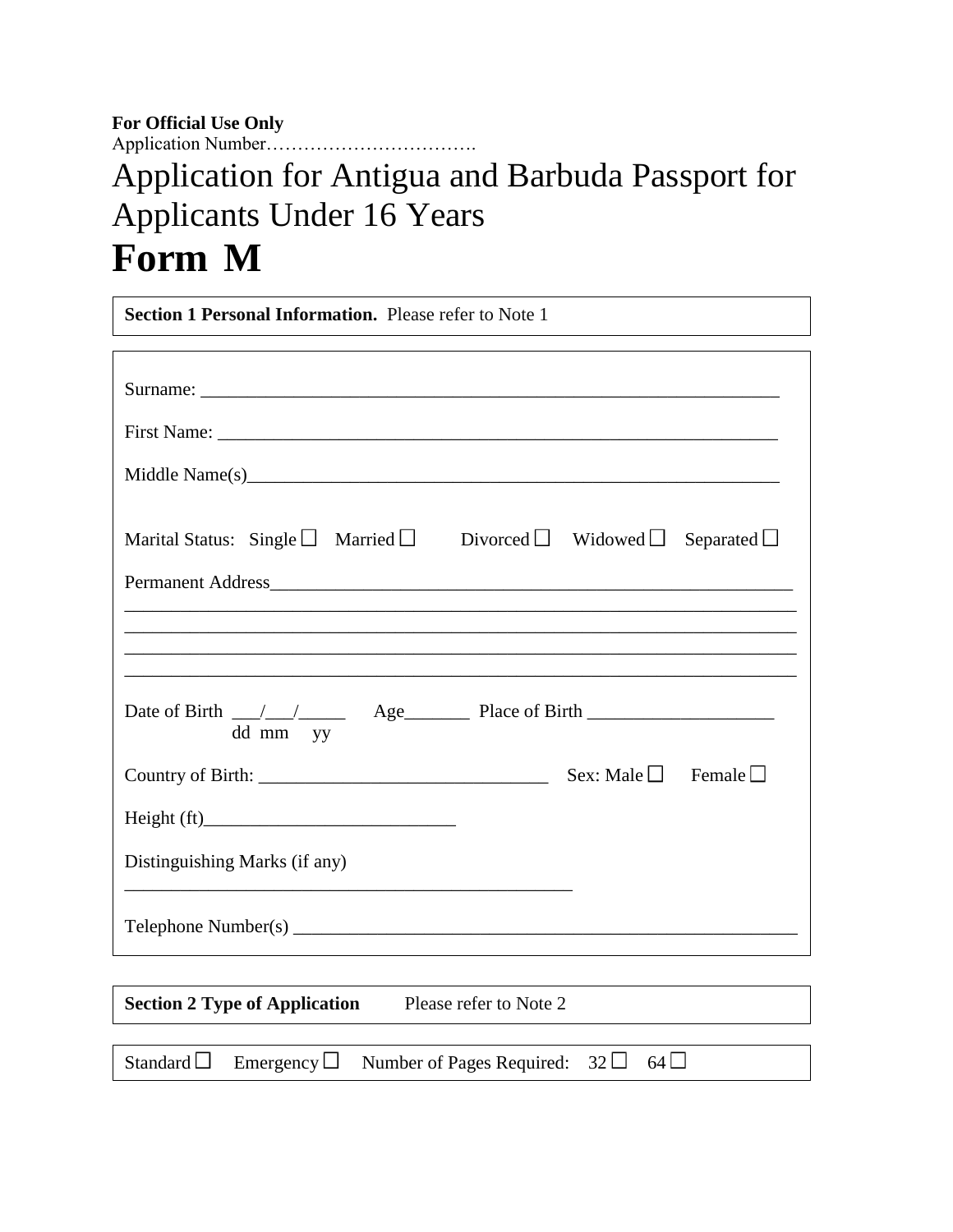| <b>Section 3 Reason for Application</b><br>Please refer to Note 3                                                    |                                                                                 |
|----------------------------------------------------------------------------------------------------------------------|---------------------------------------------------------------------------------|
| A) New (First Time) Issue                                                                                            | Reissue Due to Name Change $\Box$<br>F)                                         |
| B) Reissue of Expired Passport                                                                                       | F1) Reason for Name Change<br>(tick below)                                      |
| C) Reissue of full Passport                                                                                          | Marriage $\Box$ Adoption $\Box$                                                 |
|                                                                                                                      | Deed Poll $\Box$                                                                |
| D) Reissue of Lost/stolen Passport                                                                                   | G) Other (please specify) $\Box$                                                |
| E) Reissue of Damaged Passport                                                                                       |                                                                                 |
| <b>Section 4 National Status</b><br>Please refer to Note 4                                                           |                                                                                 |
| Citizen of Antigua and Barbuda by:                                                                                   |                                                                                 |
| Birth L<br>iii) Naturalization<br>$\mathbf{i}$                                                                       | v) Registration pursuant to<br>Citizenship by Investment                        |
| iv) Registration<br>Descent $\Box$<br>$\rm ii)$<br>pursuant to the Citizenship<br>Act, Cap. 22                       | Act<br>vi) Registration pursuant to<br><b>Millennium Naturalization</b><br>2004 |
| NB: If you are a citizen of Antigua and Barbuda by naturalization or registration,<br>please complete the following: |                                                                                 |
|                                                                                                                      |                                                                                 |
|                                                                                                                      |                                                                                 |
|                                                                                                                      |                                                                                 |
|                                                                                                                      |                                                                                 |
| NB: If you are a citizen of Antigua and Barbuda by Investment, please complete the<br>following                      | dd mm<br>yy                                                                     |
|                                                                                                                      |                                                                                 |
|                                                                                                                      | Date of Issue                                                                   |
|                                                                                                                      |                                                                                 |
|                                                                                                                      | dd<br>mm yy                                                                     |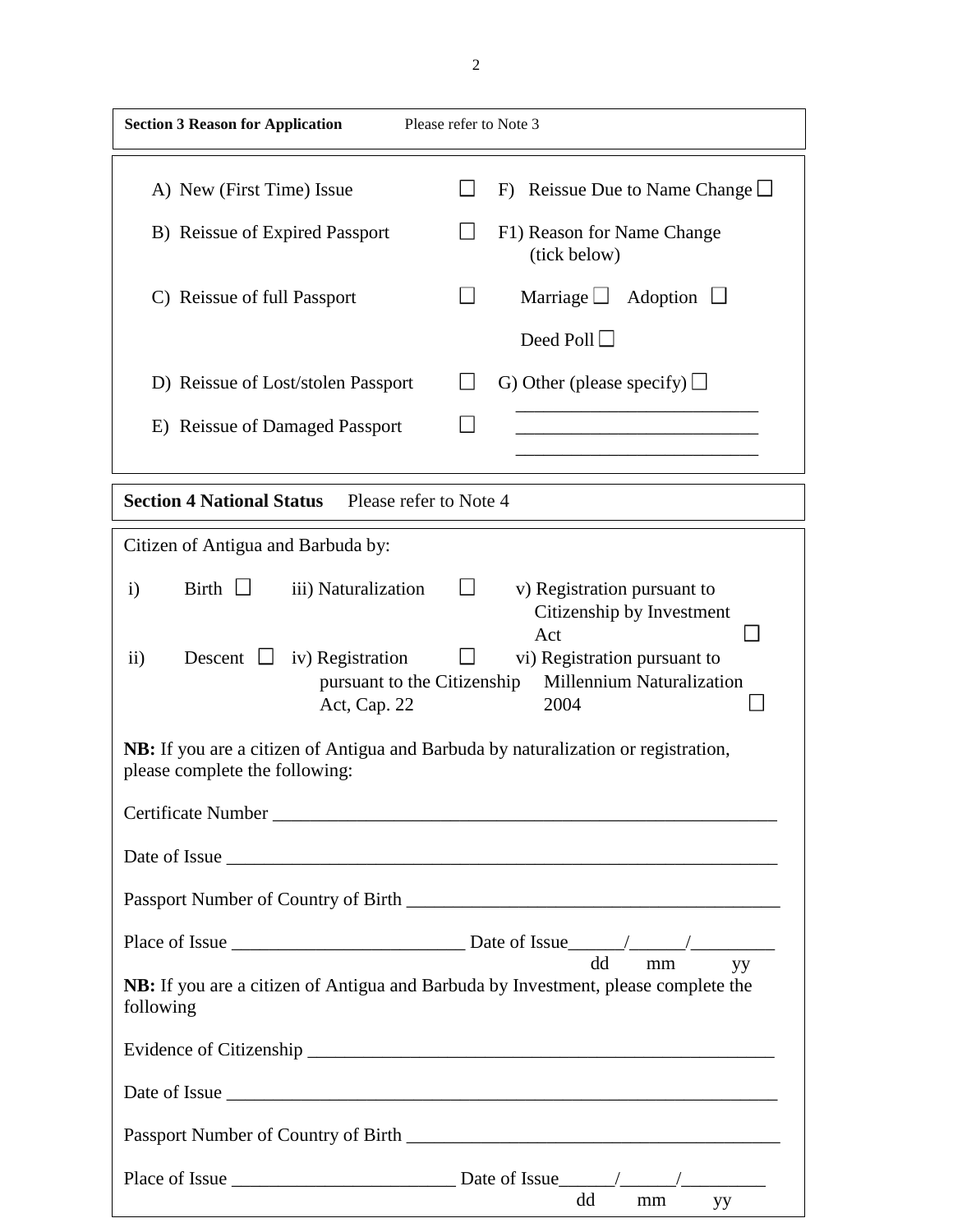**Section 5 Were You Born Outside of Antigua and Barbuda? Yes**  $\Box$  **No** If yes, please refer to Note 5 and then complete this section

| <b>Father's Details</b>                                                                                                                      |
|----------------------------------------------------------------------------------------------------------------------------------------------|
|                                                                                                                                              |
|                                                                                                                                              |
| Date of Birth $\frac{\sqrt{2}}{2}$                                                                                                           |
| dd mm yy                                                                                                                                     |
| <b>Mother's Details</b>                                                                                                                      |
| Full Name                                                                                                                                    |
|                                                                                                                                              |
|                                                                                                                                              |
| dd mm yy                                                                                                                                     |
| <b>Grandparent's Details</b>                                                                                                                 |
| Full Name                                                                                                                                    |
|                                                                                                                                              |
|                                                                                                                                              |
| dd mm<br>yy                                                                                                                                  |
| NB If father, mother or grandparent is a citizen of Antigua and Barbuda by naturalization<br>or registration, please complete the following: |
|                                                                                                                                              |
| Date of Issue /                                                                                                                              |
| dd<br>mm<br>yу<br>NB If applicant's birth was registered at a Consulate of Antigua and Barbuda, please<br>complete the following:            |
|                                                                                                                                              |
|                                                                                                                                              |
| dd<br>mm<br>yy                                                                                                                               |

3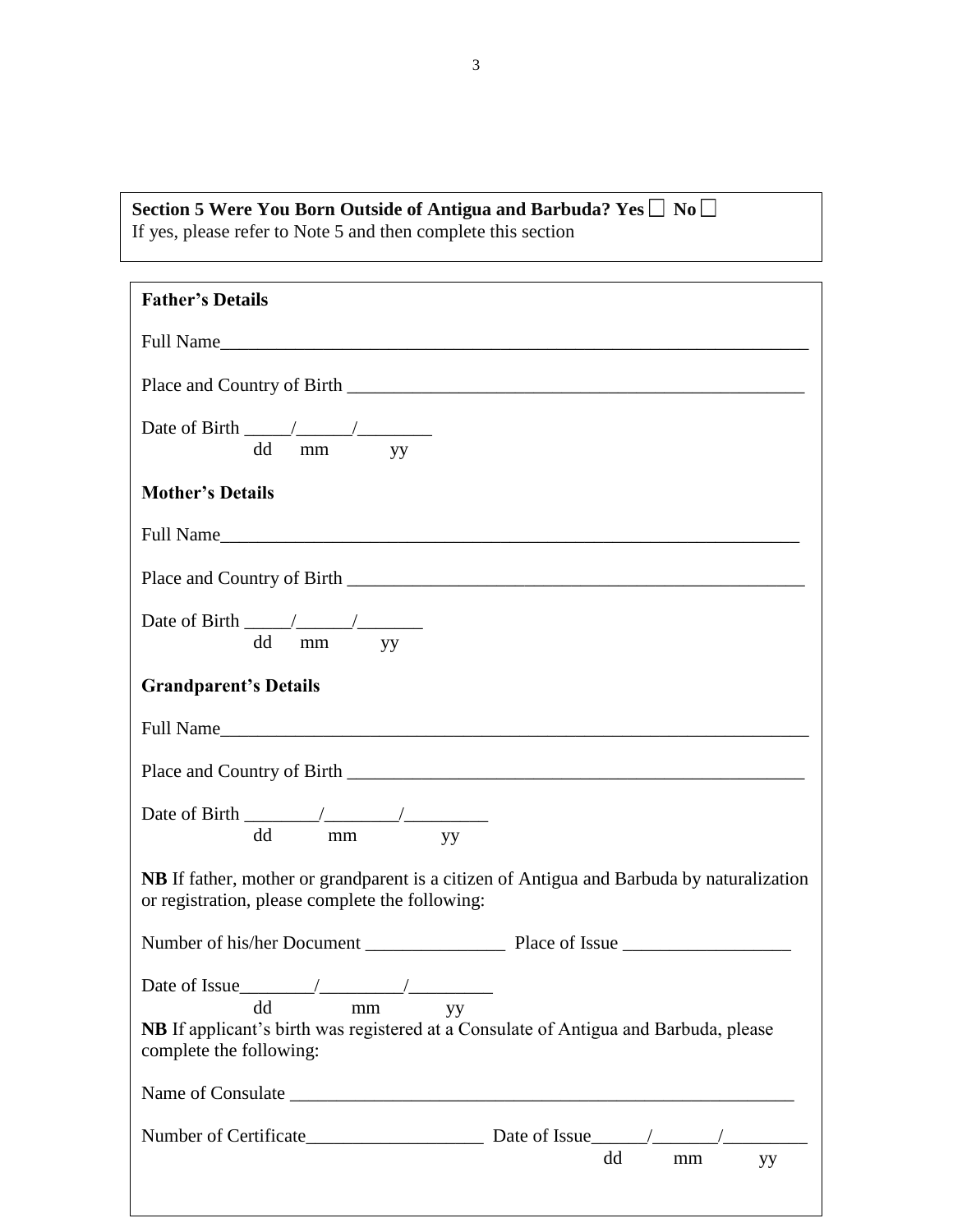| <b>Section 6 Supporting Documents Produced</b><br>Please refer to Note 6<br>Both original and photocopies must be produced.                                                                                                                                                                                                                                          |
|----------------------------------------------------------------------------------------------------------------------------------------------------------------------------------------------------------------------------------------------------------------------------------------------------------------------------------------------------------------------|
| The following documents were submitted with the passport application:<br><b>Birth Certificate</b><br>v) Adoption Certificate<br>$\mathbf{i}$<br>$\mathbf{ii}$<br>vi) Proof of Legal Guardian<br><b>Baptismal Certificate</b><br>$\Box$<br>vii) Deed Poll<br>$\overline{iii}$ )<br>Marriage Certificate<br>Divorce Certificate<br>viii) Other (please specify)<br>iv) |
| <b>Section 7 Previous Passport</b><br>Please refer to Note 7                                                                                                                                                                                                                                                                                                         |
| $Yes \Box$<br>No<br>Is the previous passport attached                                                                                                                                                                                                                                                                                                                |
| If no, go to section 8                                                                                                                                                                                                                                                                                                                                               |
| <b>Section 8 Lost/Stolen Passport</b><br>Please refer to Note 8<br>Give details of the passport which has been lost or stolen                                                                                                                                                                                                                                        |
|                                                                                                                                                                                                                                                                                                                                                                      |
|                                                                                                                                                                                                                                                                                                                                                                      |
| dd<br>mm<br>yy<br>Your details at time of issue                                                                                                                                                                                                                                                                                                                      |
|                                                                                                                                                                                                                                                                                                                                                                      |
|                                                                                                                                                                                                                                                                                                                                                                      |
|                                                                                                                                                                                                                                                                                                                                                                      |
| Marital Status: Single $\Box$ Married $\Box$ Divorced $\Box$ Widowed $\Box$ Separated $\Box$                                                                                                                                                                                                                                                                         |
| Circumstances in which passport was lost or why it is not available:                                                                                                                                                                                                                                                                                                 |
| dd<br>yy<br>mm                                                                                                                                                                                                                                                                                                                                                       |
| Has Loss Been Reported to the Police?                                                                                                                                                                                                                                                                                                                                |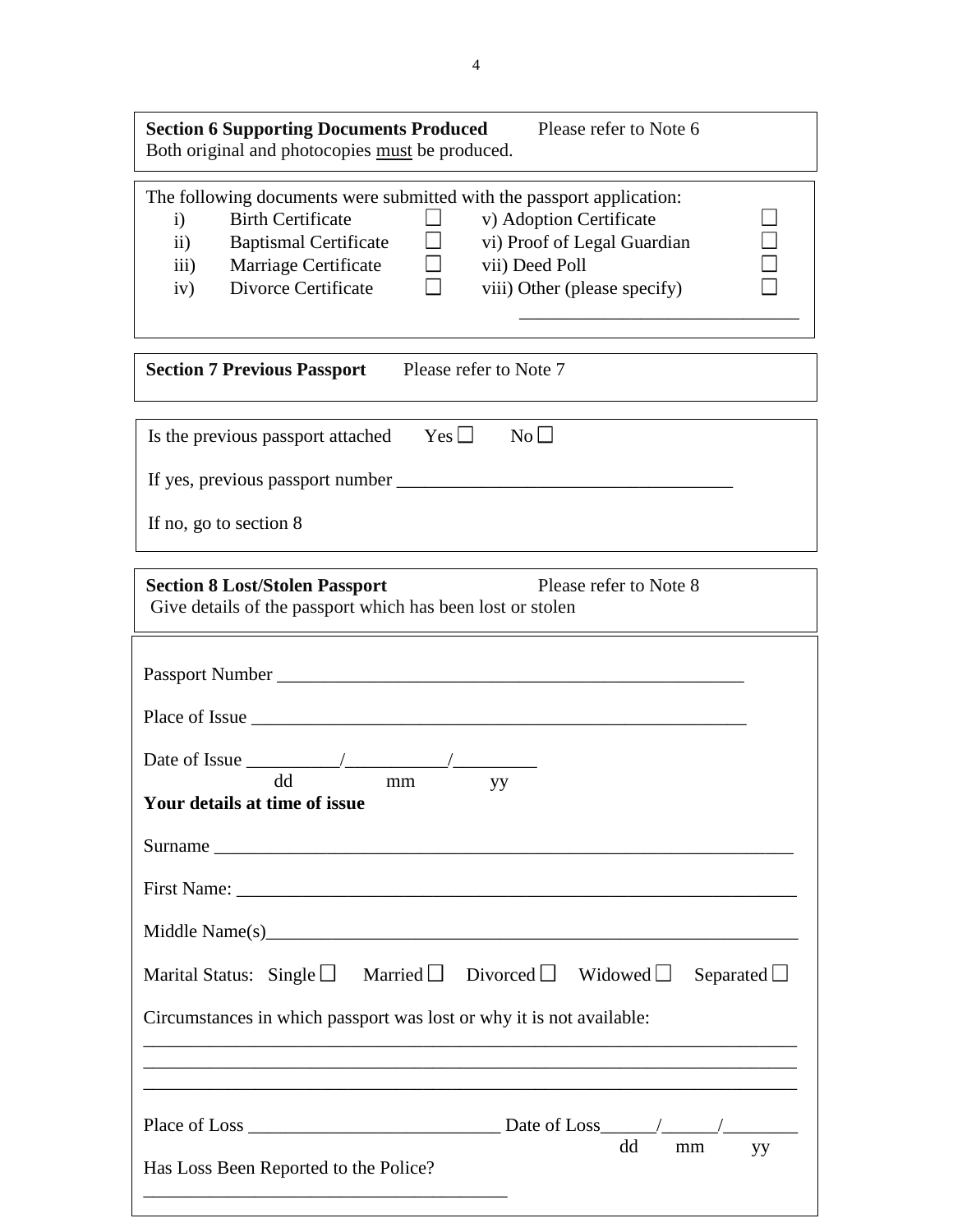**Section 9 Certification** Please refer to Notes 9 and 10

| *I certify that the applicant has been known personally to me for<br>(state period) and that the photograph which contains my<br>signature, is a true photograph of the applicant.                                            |                                                                                                                      |
|-------------------------------------------------------------------------------------------------------------------------------------------------------------------------------------------------------------------------------|----------------------------------------------------------------------------------------------------------------------|
| Certifier:                                                                                                                                                                                                                    |                                                                                                                      |
|                                                                                                                                                                                                                               |                                                                                                                      |
|                                                                                                                                                                                                                               |                                                                                                                      |
|                                                                                                                                                                                                                               |                                                                                                                      |
|                                                                                                                                                                                                                               |                                                                                                                      |
|                                                                                                                                                                                                                               | dd<br>mm<br>yy                                                                                                       |
|                                                                                                                                                                                                                               |                                                                                                                      |
|                                                                                                                                                                                                                               | <b>Official Stamp</b>                                                                                                |
|                                                                                                                                                                                                                               |                                                                                                                      |
| <b>Section 10 Parental Consent</b>                                                                                                                                                                                            | Please refer to Note 11<br>the control of the control of the control of the control of the control of the control of |
|                                                                                                                                                                                                                               |                                                                                                                      |
| $W$                                                                                                                                                                                                                           |                                                                                                                      |
| (Please Print Given and Surnames)                                                                                                                                                                                             |                                                                                                                      |
| the the state of the state of the state of the state of the state of the state of the state of the state of the state of the state of the state of the state of the state of the state of the state of the state of the state |                                                                                                                      |
| (Please State -Mother/Father/ Guardian)                                                                                                                                                                                       |                                                                                                                      |
|                                                                                                                                                                                                                               |                                                                                                                      |
| (Please Print Child's Name)                                                                                                                                                                                                   |                                                                                                                      |
| hereby give consent for him $\Box$ her $\Box$ to hold an Antigua and Barbuda passport.                                                                                                                                        |                                                                                                                      |
|                                                                                                                                                                                                                               |                                                                                                                      |
|                                                                                                                                                                                                                               | dd<br>mm<br>yу                                                                                                       |

Mother's Signature\_\_\_\_\_\_\_\_\_\_\_\_\_\_\_\_\_\_\_\_\_\_\_\_\_\_\_ Date \_\_\_\_\_\_\_/\_\_\_\_\_\_\_\_/\_\_\_\_\_\_\_\_

dd mm yy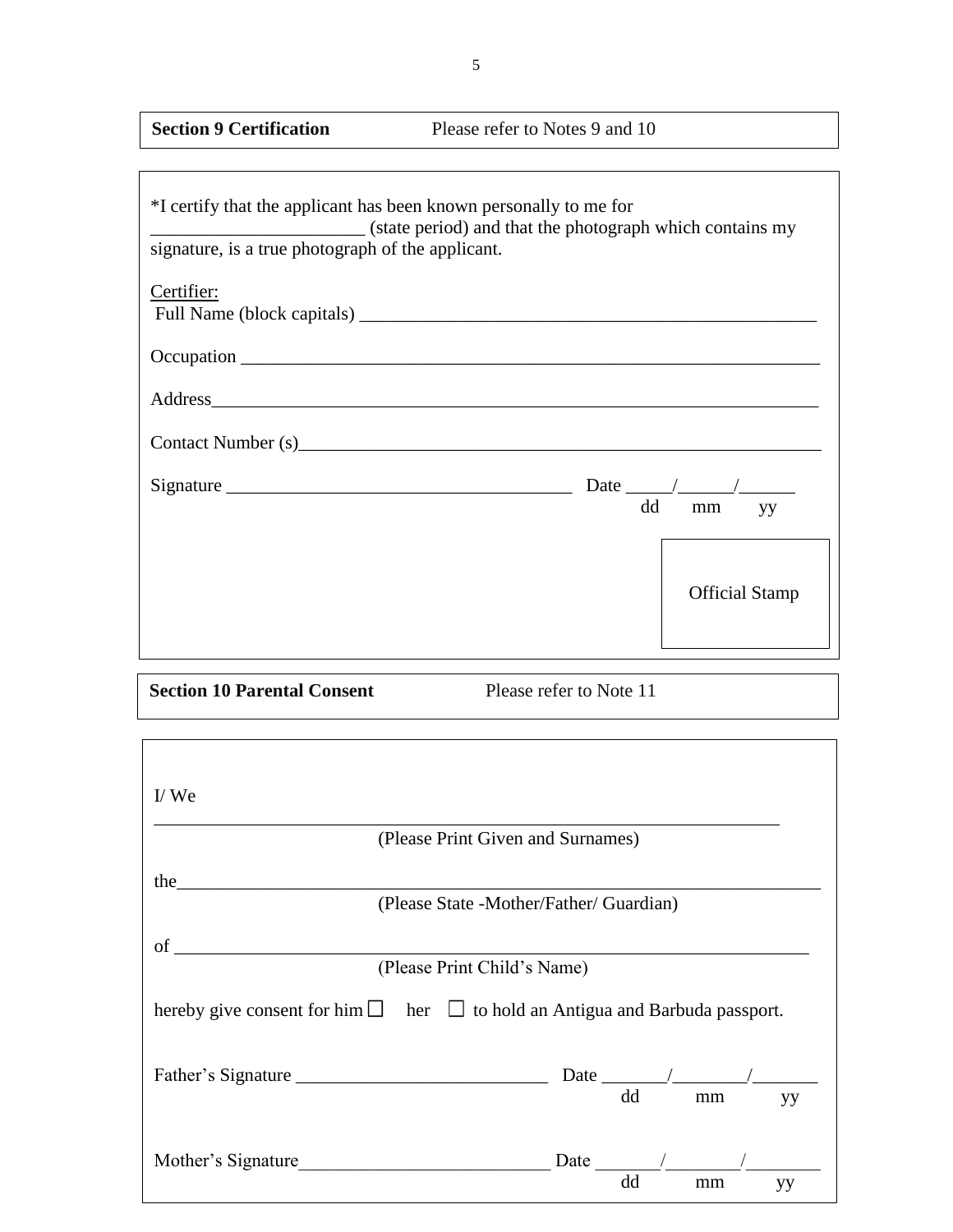| <b>Section 11 Supplementary Information</b>                      | Please refer to Note 12 |  |  |  |
|------------------------------------------------------------------|-------------------------|--|--|--|
|                                                                  |                         |  |  |  |
|                                                                  |                         |  |  |  |
|                                                                  |                         |  |  |  |
|                                                                  |                         |  |  |  |
|                                                                  |                         |  |  |  |
|                                                                  |                         |  |  |  |
|                                                                  |                         |  |  |  |
|                                                                  |                         |  |  |  |
|                                                                  | dd mm yy                |  |  |  |
|                                                                  |                         |  |  |  |
|                                                                  |                         |  |  |  |
| <b>Section 12 Declaration</b><br>To be signed by all applicants. | Please refer to Note 13 |  |  |  |

I, the undersigned, hereby apply for the issue of a passport. I declare that the information provided in this application is correct to the best of my knowledge and belief and that I have not renounced the status of Citizen of Antigua and Barbuda. I further declare that any and all previous passports granted to me have been surrendered, other than the passport or travel document with the number specified in section  $\_\_$  of this form which is now attached and that no other application for a passport has been made since the attached passport or travel document was issued to me.

| $\sim$<br>N. |   |   |
|--------------|---|---|
|              | . | ` |

**NB:** This section is to be signed by a parent or court appointed guardian.